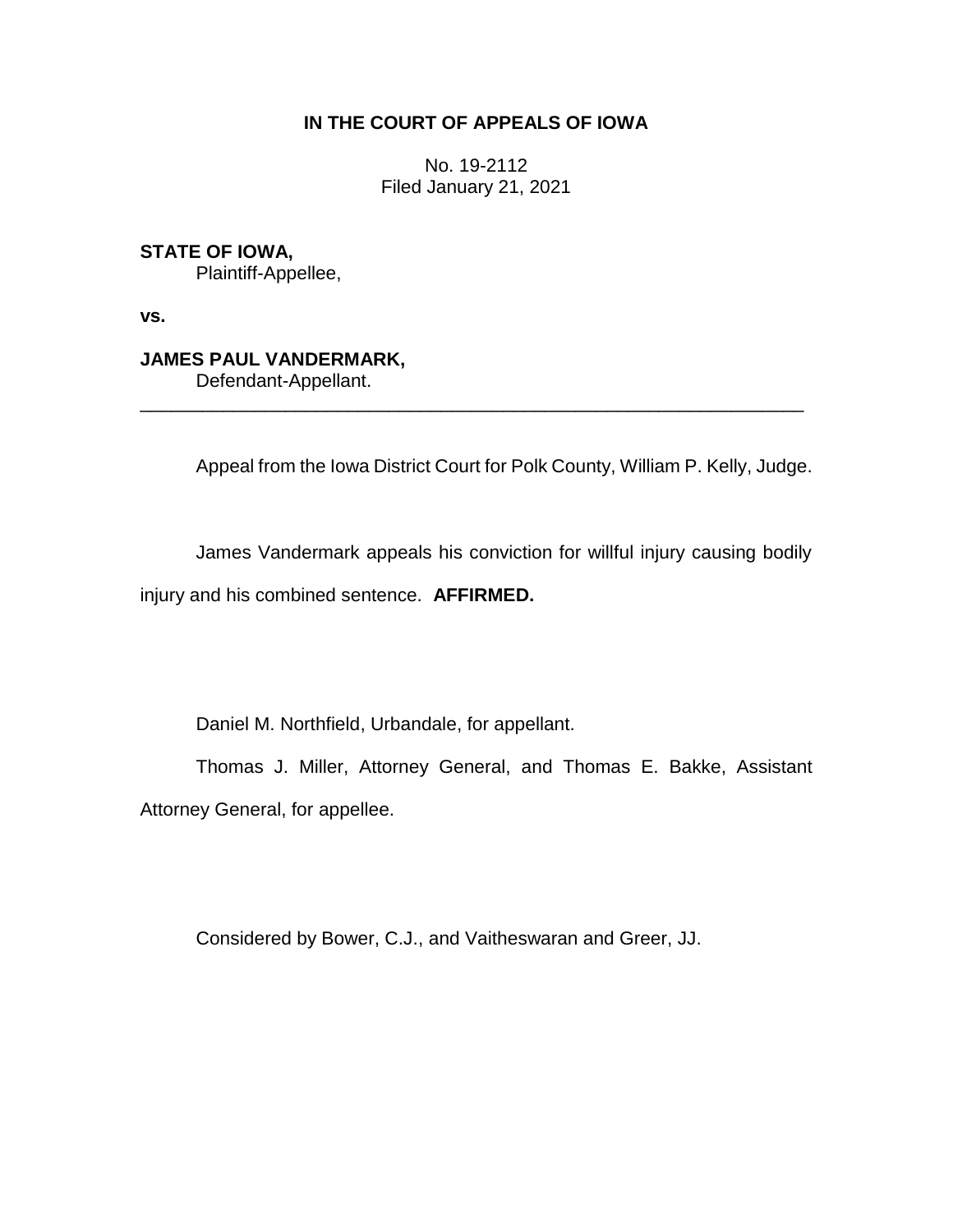### **BOWER, Chief Judge.**

James Vandermark appeals the denial of his motion for a new trial and motion for judgment of acquittal relating to case number SRCR326685 and the combined sentences for SRCR326685, SRCR327909, and AGCR329728. We conclude the district court did not err in allowing an amendment to the trial information or abuse its discretion in denying a motion to continue. The jury's verdict is supported by substantial evidence, and the court was within its discretion in imposing consecutive sentences. We affirm.

### **I. Background Facts & Proceedings**

On April 10, 2019, Vandermark had a near-accident in a parking lot with E.R. E.R. has a child with one of Vandermark's acquaintances. Sometime later that evening, the acquaintance was waiting for an appointment in a hospital lobby with her children, E.R., and another person. Vandermark called the acquaintance and asked where she was. Vandermark then drove to the hospital where the group was waiting, entered the lobby, walked directly to his acquaintance's group, punched E.R. in the head multiple times, and then left. The strikes caused a black eye and other sore spots on the E.R.'s head. Vandermark was in the lobby for less than thirty seconds.

On April 18, Vandermark was arrested for assault causing bodily injury, a serious misdemeanor, in violation of Iowa Code section 708.2(2) (2019), resulting in a trial information being filed in late May (SRCR326685). Following additional incidents in May and July with other persons, Vandermark was charged with a second assault causing bodily injury (SRCR327909) and two counts of harassment in the first degree (AGCR329728).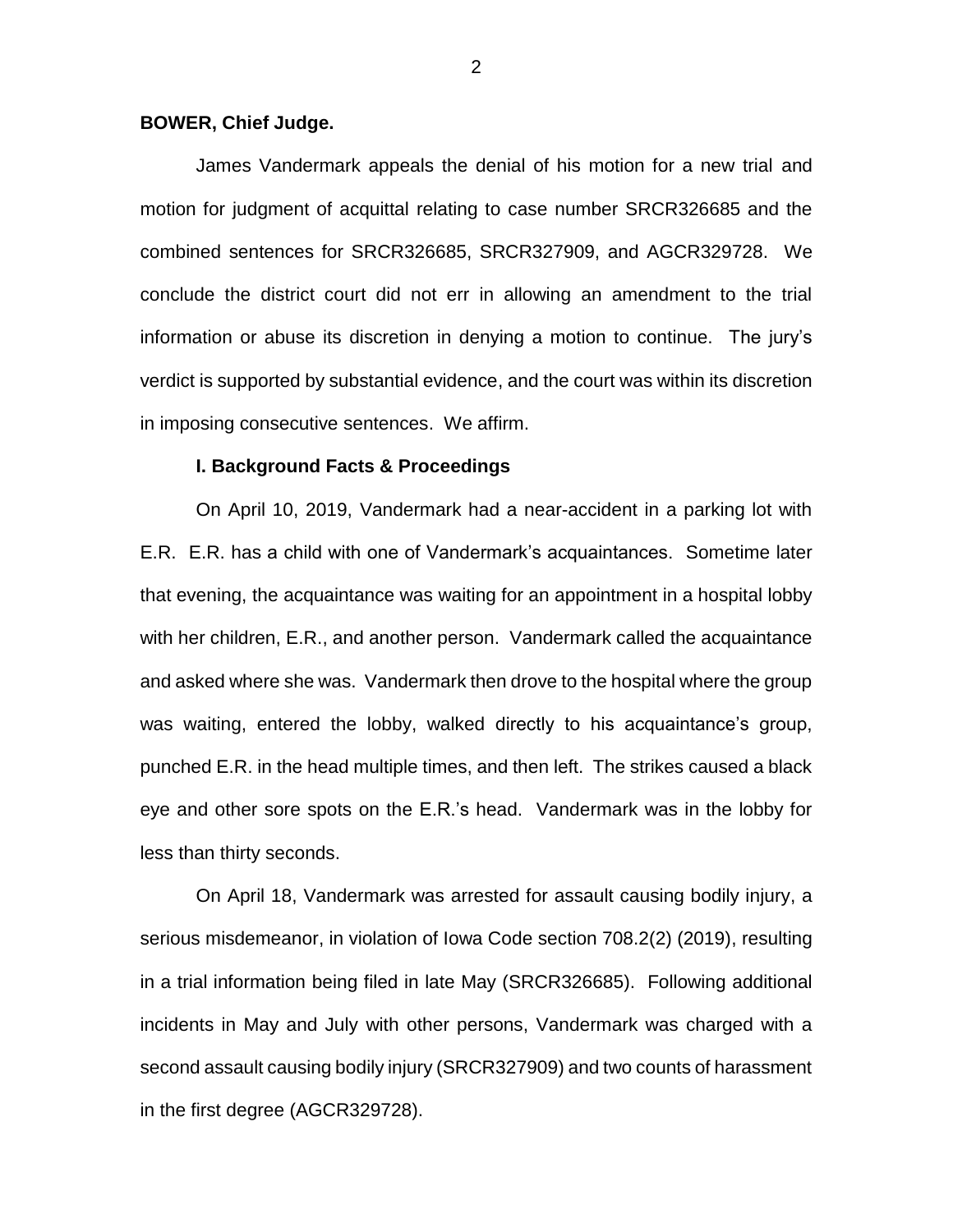On September 25, the State filed a motion to amend the trial information related to the first assault to change the charged offense to willful injury causing bodily injury, in violation of Iowa Code section 708.4(2), a class "D" felony. The State also filed a notice it would seek a habitual-offender enhancement in the case. Vandermark resisted.

On October 2, just before trial, the court granted the motion to amend the charge, finding, "The Defendant's original charge and amended charge both fall under the 708 assault chapter in the Iowa Code, the elements are substantially similar, and the time, date, and place surrounding the allegations have not changed." The court also denied Vandermark's oral motion to continue the trial.

The jury trial occurred on October 2 and 3. At the close of the State's evidence, Vandermark moved for judgment of acquittal, asserting the State failed to present sufficient evidence to support a guilty verdict. The motion was denied. The jury found Vandermark guilty of willful injury causing bodily injury. After the jury returned its verdict, Vandermark waived a second trial on the habitual-offender enhancement and admitted his prior convictions in a colloquy with the court.

Vandermark filed a motion for new trial and a motion in arrest of judgment based on the amended trial information and denial of his motion to continue. The court reiterated its reasoning from the pretrial colloquy and denied the motions at sentencing.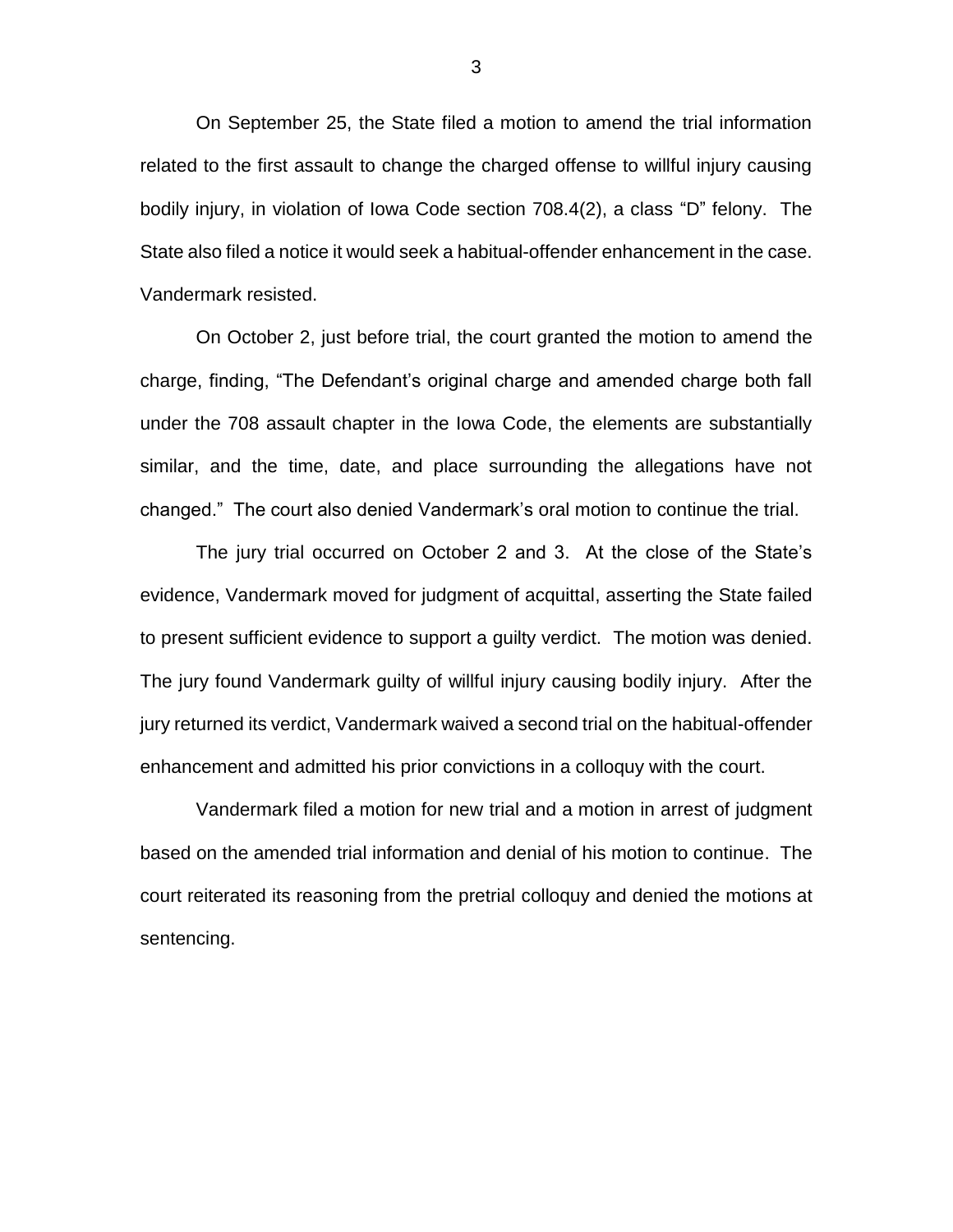On October 29, a jury found Vandermark guilty of assault causing bodily injury in the later-filed assault charge. On November 20, Vandermark pleaded guilty to one count of first-degree harassment.<sup>1</sup>

On November 22, the court sentenced Vandermark in all three cases. The statutory sentence was imposed in each case—an indeterminate prison sentence of fifteen years with a three-year mandatory minimum for willful injury causing bodily injury with the habitual-offender enhancement, one year for assault causing bodily injury, and two years for harassment. The court ordered the assault sentence to run consecutive to the willful-injury sentence and the harassment sentence to run concurrent with the willful-injury sentence, for a total of sixteen years.

Vandermark appeals his conviction for willful injury causing bodily injury and his sentences.

#### **II. Analysis**

 $\overline{a}$ 

Vandermark asserts three challenges against his willful-injury conviction. First, he claims he is entitled to a new trial because the court abused its discretion in allowing the late amendment to the trial information with a more serious charge, asserting prejudice. Second, he claims entitlement to a new trial because the court abused its discretion in denying his motion to continue after the trial information was amended. Third, he claims there was insufficient evidence of his intent to inflict serious injury, which is a required finding for the offense. Vandermark also challenges the sentences imposed.

<sup>&</sup>lt;sup>1</sup> The remaining harassment charge was dismissed.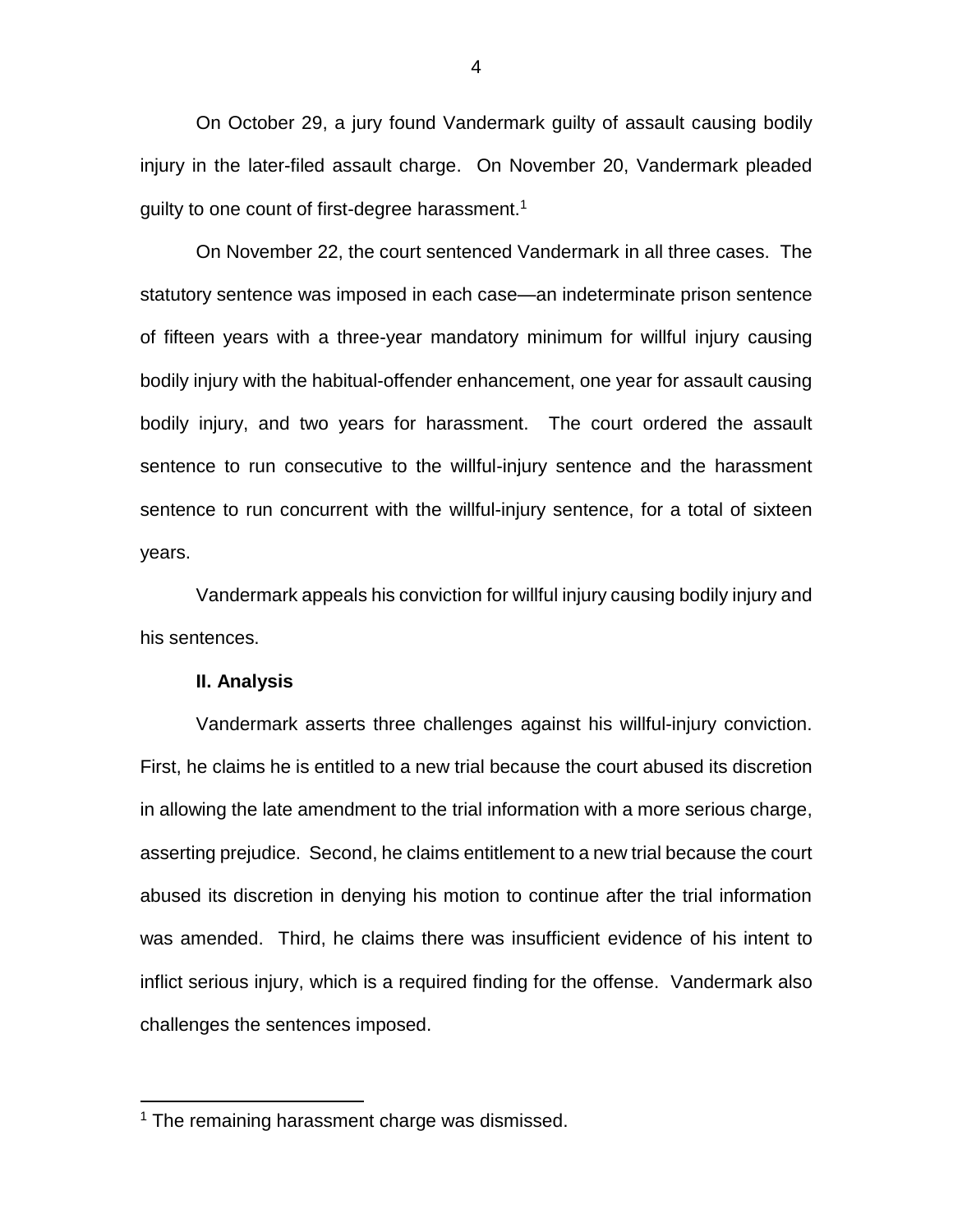**A. Motion for new trial.**"Our review of a district court ruling on a motion for a new trial depends on the grounds raised in the motion." *State v. Lopez*, 633 N.W.2d 774, 781 (Iowa 2001). "To the extent the motion is based on discretionary grounds, we review it for an abuse of discretion. But if the motion is based on a legal question, our review is on error." *Id.* at 781–82 (citation omitted).

Vandermark makes two challenges to the court's denial of his motion for new trial: (1) the district court should have denied the amendment to the trial information and (2) the court should have granted his request for continuance.

*1. Amendment to trial information.* Iowa Rule of Criminal Procedure 2.4(8)

governs the amendment of a trial information or indictment.

a. *Generally.* The court may, on motion of the state, either before or during the trial, order the indictment amended so as to correct errors or omissions in matters of form or substance. Amendment is not allowed if substantial rights of the defendant are prejudiced by the amendment, or if a wholly new and different offense is charged.

. . . . d. *Continuance.* When an application for amendment is sustained, no continuance or delay in trial shall be granted because of such amendment unless it appears that defendant should have additional time to prepare because of such amendment.

Iowa R. Crim. P. 2.4(8). Before the trial information can be amended, the court must determine if (1) "the amendment prejudices substantial rights of the defendant *or* [(2)] the amendment charges a wholly new or different offense." *State v. Maghee*, 573 N.W.2d 1, 5 (Iowa 1997). If it does either, the court must not allow the amendment. *Id.* For this analysis, our review is for correction of errors at law. *Id.*

Vandermark argues willful injury is "a wholly new and different offense" from assault because of the difference in punishment and the additional intent element.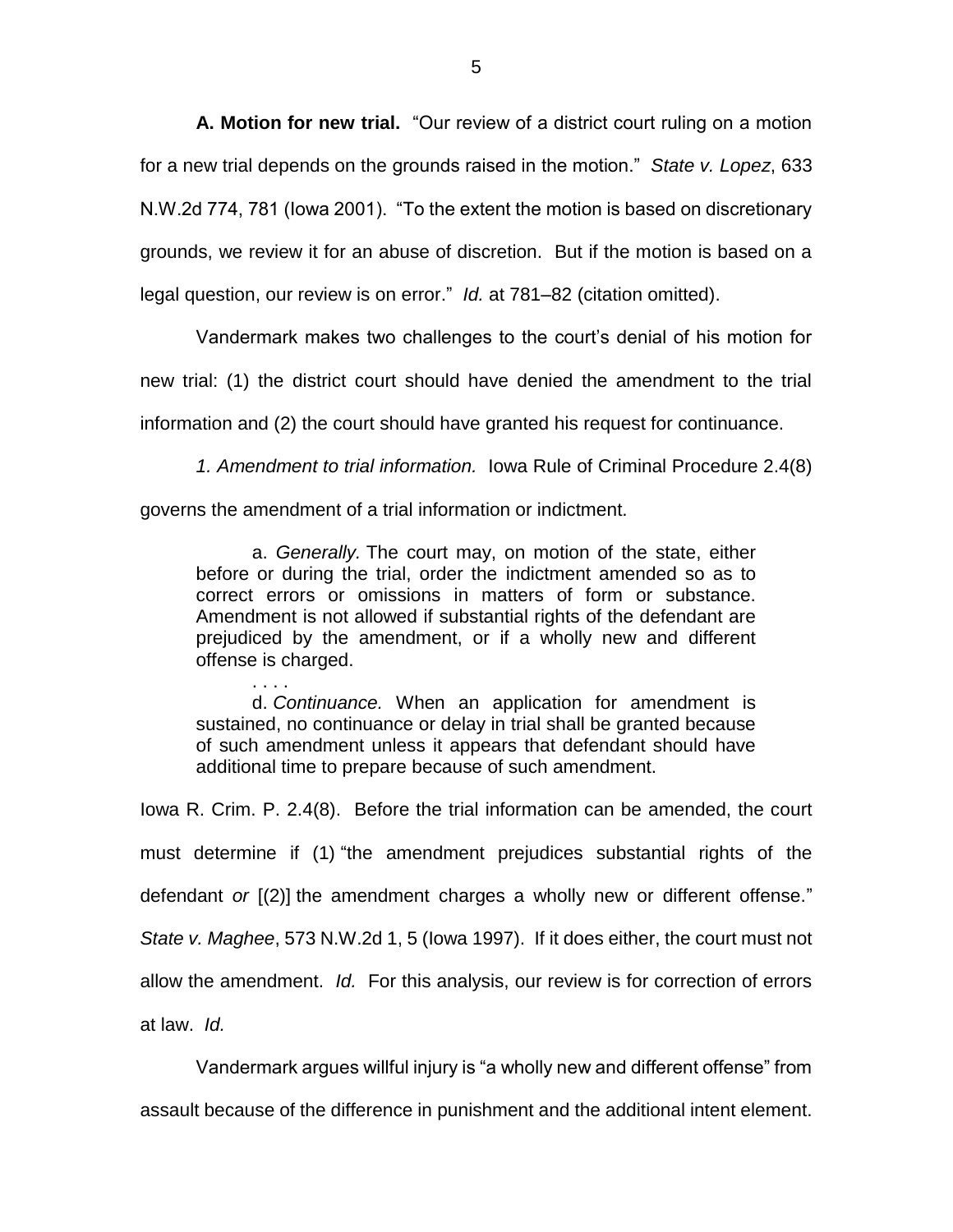He claims the additional incarceration faced due to the habitual-offender enhancement prejudiced his substantial rights.

In determining if a charge is a "wholly new or different offense," the court considers if the violation is the same "base prohibition," involving the same elements, refers to "the same times, dates, and places of the alleged offenses," and whether "[t]he State's theory of the offenses and the defenses would be identical under each." *State v. Brisco*, 816 N.W.2d 415, 418–19 (Iowa Ct. App. 2012); *see also State v. Ruiz*, No. 18-1260, 2019 WL 3729562, at \*1 (Iowa Ct. App. Aug. 7, 2019) (finding no abuse of discretion if the court had allowed the amendment of one count where "[t]he statute charged remained the same; the witnesses remained the same; [and] the originally filed minutes of testimony supported the amended charges").

Iowa case law is clear that assault under section 708.1 is a specific intent crime "[b]ecause the elements . . . include an act that is done to achieve the additional consequence of causing the victim pain, injury or offensive physical contact." *State v. Fountain*, 786 N.W.2d 260, 265 (Iowa 2010). The question presented here is whether "specific intent to cause serious injury" is different enough from the specific intent to cause an assault to qualify willful injury as a wholly new and different offense than assault causing bodily injury. We conclude in this case it is not.

The amended charge referenced the same time, date, place, and alleged actions, was within the same assault classification, did not involve additional witnesses, and was supported by the original minutes of testimony. The amended trial information did not charge a wholly new and different offense.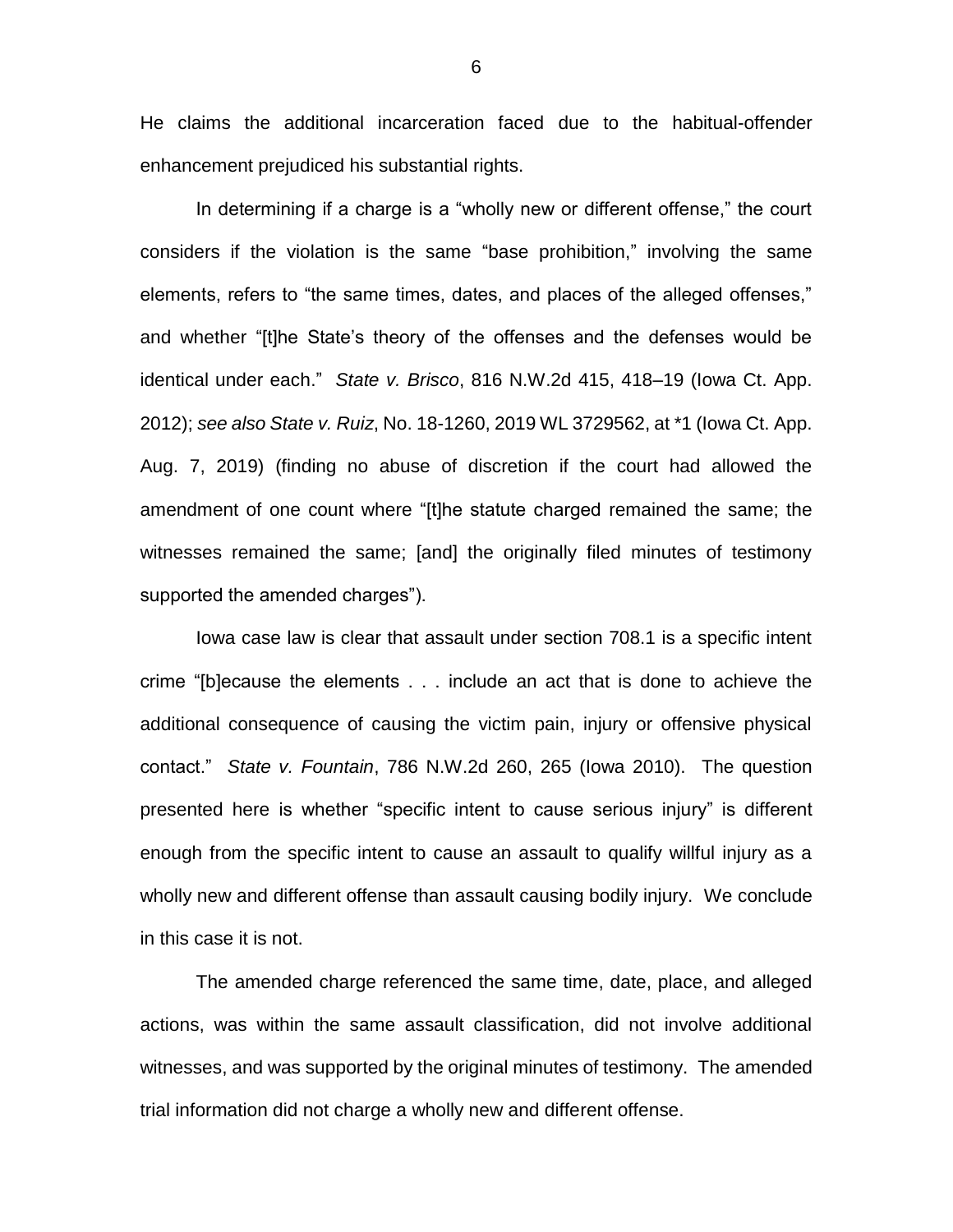The only prejudice Vandermark alleges on appeal is the longer term of incarceration faced with the habitual-offender enhancement.

"An amendment prejudices the substantial rights of the defendant if it creates such surprise that the defendant would have to change trial strategy to meet the charge in the amended information." *Maghee*, 573 N.W.2d at 6. An amendment to add a habitual-offender enhancement can prejudice the defendant's substantial rights "if the defendant had no prior notice of the State's plan to amend and would have pled guilty had he or she known of that plan before trial." *State v. Brothern*, 832 N.W.2d 187, 196 (Iowa 2013) (examining a case where an amendment added the habitual-offender enhancement during trial).

The amendment here occurred a week before trial, and Vandermark was offered an opportunity to plead guilty without the enhancement before trial started. Vandermark was offered and also waived the opportunity to have a separate trial on the habitual-offender enhancement. On appeal, Vandermark does not assert any change in his trial strategy caused by the amendment. We discern no prejudice. The district court did not err in allowing the amendment.

*2. Motion to continue.* Next, Vandermark claims the district court's denial of his motion to continue after the trial information was amended entitles him to a new trial. Vandermark asked for a continuance to depose the victim about the injury sustained and possibly obtain expert witness testimony. He asserted "trial strategy is wholly different" when preparing for a felony charge with a habitualoffender enhancement as opposed to a serious misdemeanor.<sup>2</sup> Vandermark

 $\overline{a}$ 

 $2$  The reference to an expert witness was to explore whether the injuries actually inflicted qualified as "serious injury." The State agreed it would not seek to amend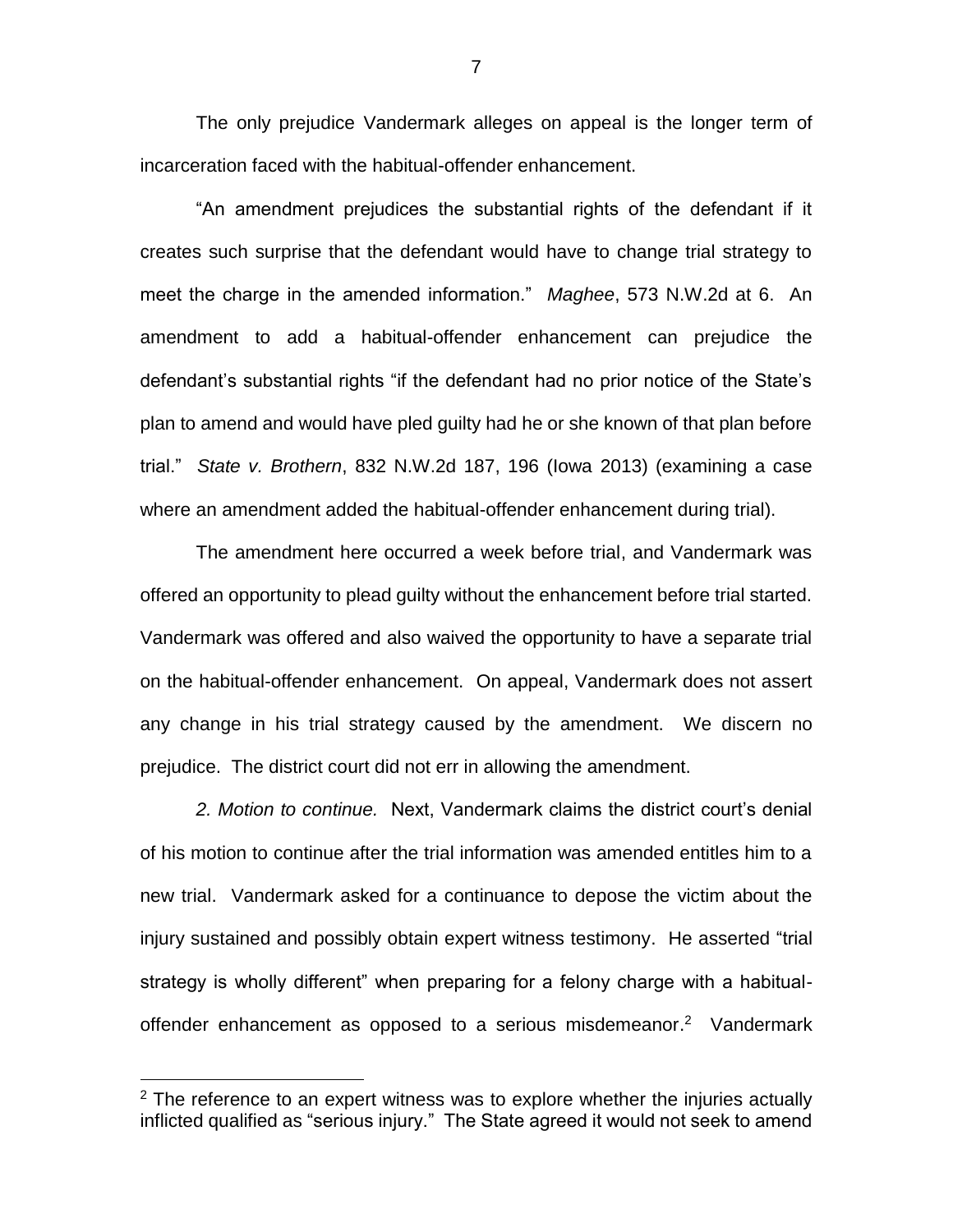further claims the State violated Iowa Rule of Criminal Procedure 2.19(3) by failing to provide notice of prosecution witnesses at least ten days before trial.

"We review the denial by the district court of a motion for continuance for an abuse of discretion." *State v. Artzer*, 609 N.W.2d 526, 529 (Iowa 2000).

In ruling on Vandermark's resistance to the amended trial information, the court specifically considered trial strategy, noting that Vandermark had pled "not guilty" to the assault and had not offered any affirmative defenses. The court also found the amended charge was not a wholly new and different offense. We agree, as explained above. We further note the additional evidence Vandermark sought as reason for the continuance had to do with the seriousness of the injury *actually sustained*, which is not necessary when the challenged portion of the charge only involves his own intent.

As to Vandermark's witness challenge, the new witness proposed by the State was a county clerk of court (or designee) whose testimony would relate to records supporting the habitual-offender enhancement. The enhancement would have been tried at a later date after the underlying trial, if at all, so it was not necessarily true Vandermark had less than ten days' notice. Vandermark conceded discovery of the clerk of court was not needed, and he ultimately waived trial on the enhancement

Under these circumstances, the court did not abuse its discretion in denying Vandermark's motion to continue.

 $\overline{a}$ 

the trial information after the evidence came in to request a "willful injury causing serious injury" charge.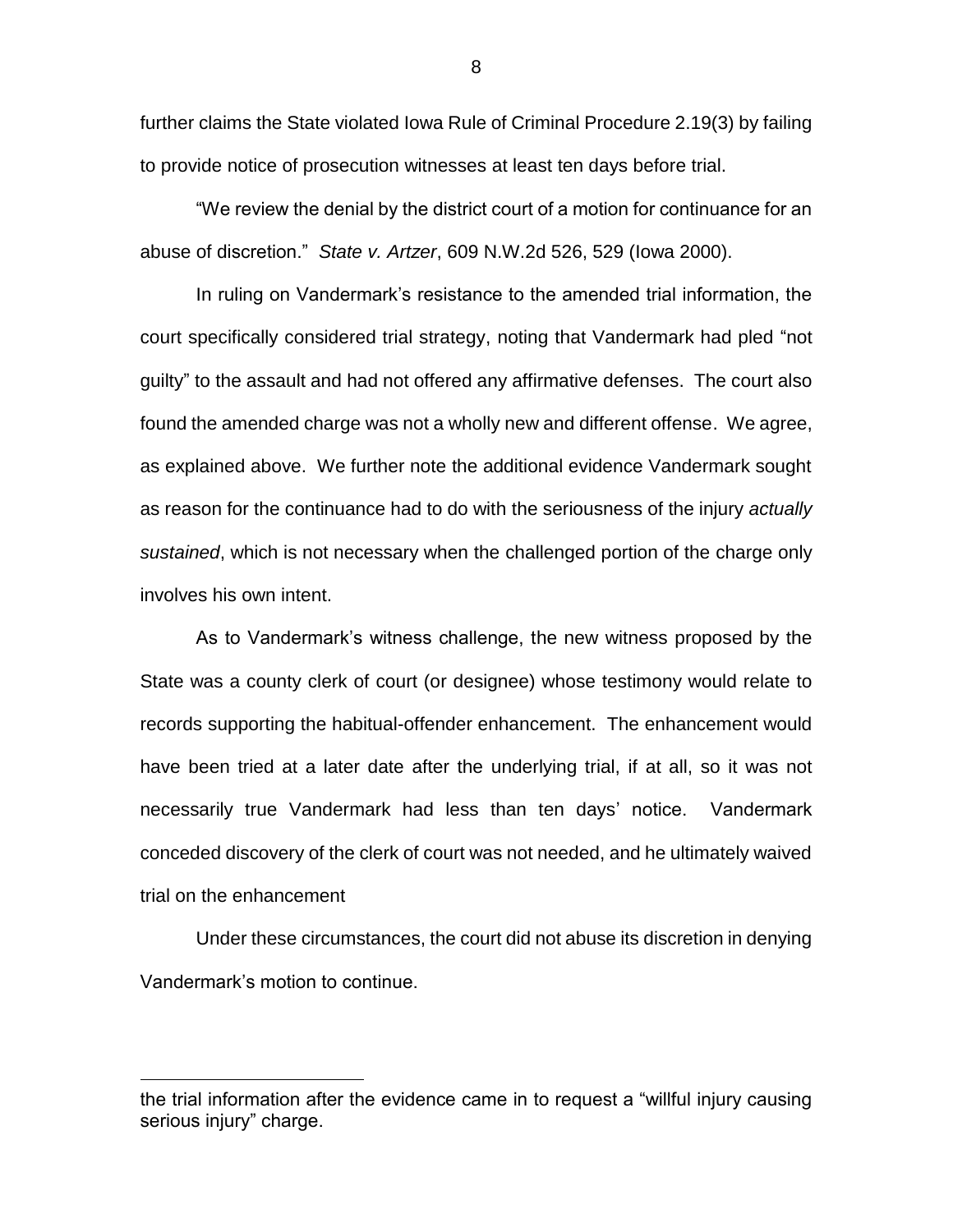**B. Sufficiency of the evidence.**Vandermark's challenge to the court's denial of his motion for acquittal alleges there was insufficient evidence to support a guilty verdict. Vandermark cites a lack of evidence of *actually inflicting* serious injury and states any finding by the jury that he intended to inflict serious injury is mere speculation or conjecture.

"We review sufficiency-of-evidence challenges for correction of errors at law." *State v. Lane*, 743 N.W.2d 178, 181 (Iowa 2007). We consider the evidence in the light most favorable to the State. *Id.*

Vandermark's first theory about the severity of the injury actually sustained is irrelevant. The evidence only needed to support a finding that a *bodily* injury occurred, not that a *serious* injury was inflicted. *See* Iowa Code § 708.4. Moreover, Vandermark did not contest the existence of a bodily injury and urged the jury to convict him of the original charge of assault causing bodily injury. Sufficient evidence supports the bodily injury element of the offense.

Vandermark next asserts only speculation or conjecture could result in a jury finding he intended to cause serious injury. He argues, "It was reasonable to infer from the evidence that Vandermark did not intend to inflict serious injury, because [the victim] testified that he was 'ok' and did not need medical attention." We disagree.

"Because it is difficult to prove intent by direct evidence, proof of intent usually consists of circumstantial evidence and the inferences that can be drawn from that evidence." *State v. Adams*, 554 N.W.2d 686, 692 (Iowa 1996). Viewing the evidence in the light most favorable to the State, including reasonable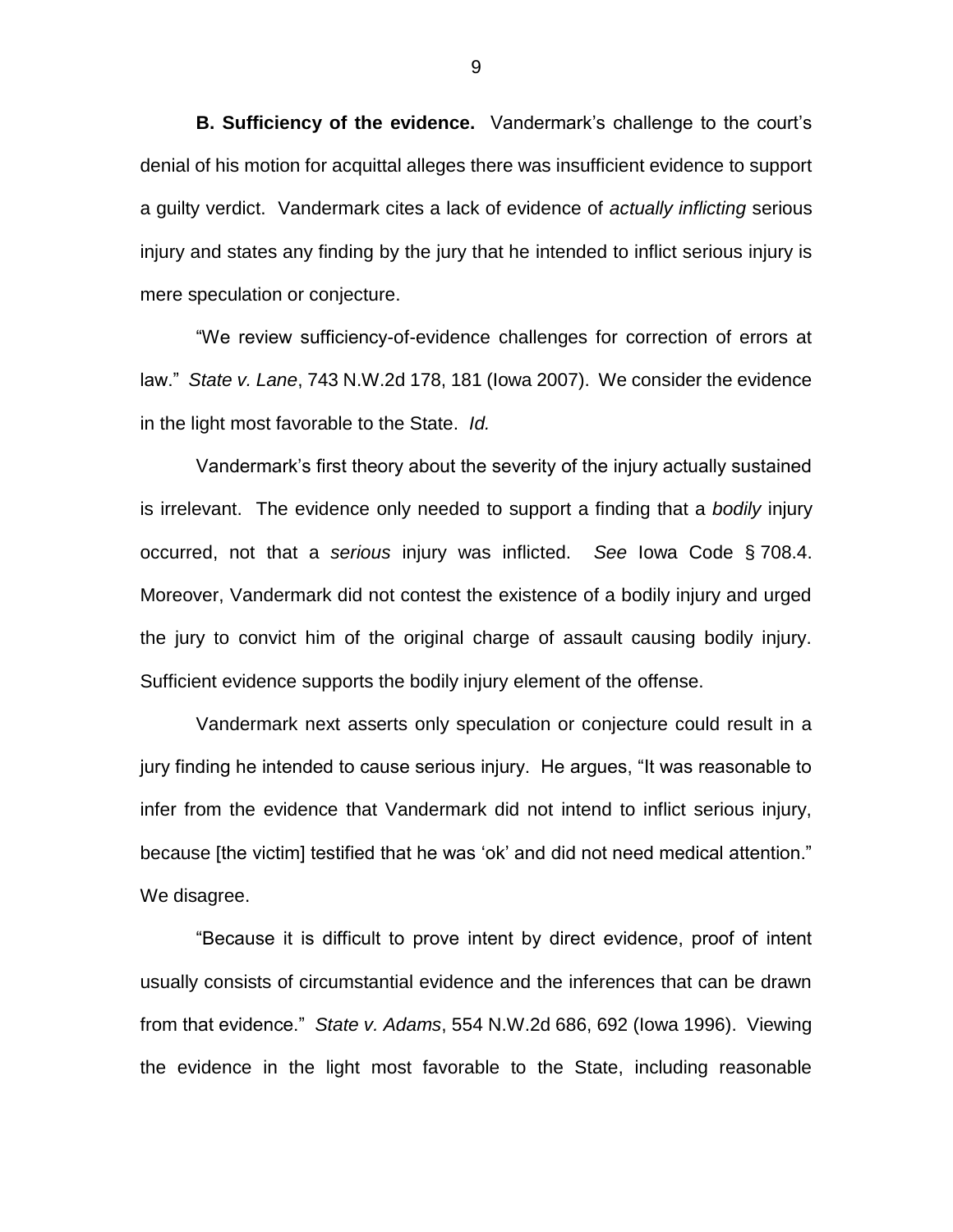inferences, we conclude there is substantial evidence from which the jury could find Vandermark intended to inflict serious injury upon the victim.

Vandermark called his acquaintance to get her location. He then drove to the hospital where the acquaintance and victim were waiting. He walked directly to the group and began punching the victim. Vandermark struck the victim multiple times with enough force to raise bruises within a short period of time. He then left, showing his purpose there was solely to strike the victim. Additionally, the victim testified that several months after the assault his nose still felt crooked. The jury could have reasonably inferred from these actions Vandermark intended to inflict a serious injury. Substantial evidence supports the jury's verdict, and the court did not abuse its discretion in denying Vandermark's motion for judgment of acquittal.

**C. Sentence challenge.** Vandermark also claims his combined sentences are "overly harsh," and that the court did not explain how consecutive sentences were rehabilitative when the fifteen-year habitual-offender enhancement had already been imposed. Here, the sentencing court ordered the second charged assault sentence to run consecutive to the first charge of willful injury with habitualoffender enhancement sentence and ordered the harassment sentence to run concurrently with the willful-injury sentence—for a total indeterminate term of sixteen years with a three-year mandatory minimum.

"We review the district court's sentence for an abuse of discretion." *State v. Barnes*, 791 N.W.2d 817, 827 (Iowa 2010). "An abuse of discretion is found when the court exercises its discretion on grounds clearly untenable or to an extent clearly unreasonable." *Id.* The court is required to state reasons for imposing a particular sentence on the record, including consecutive sentences. *Id.* "Although